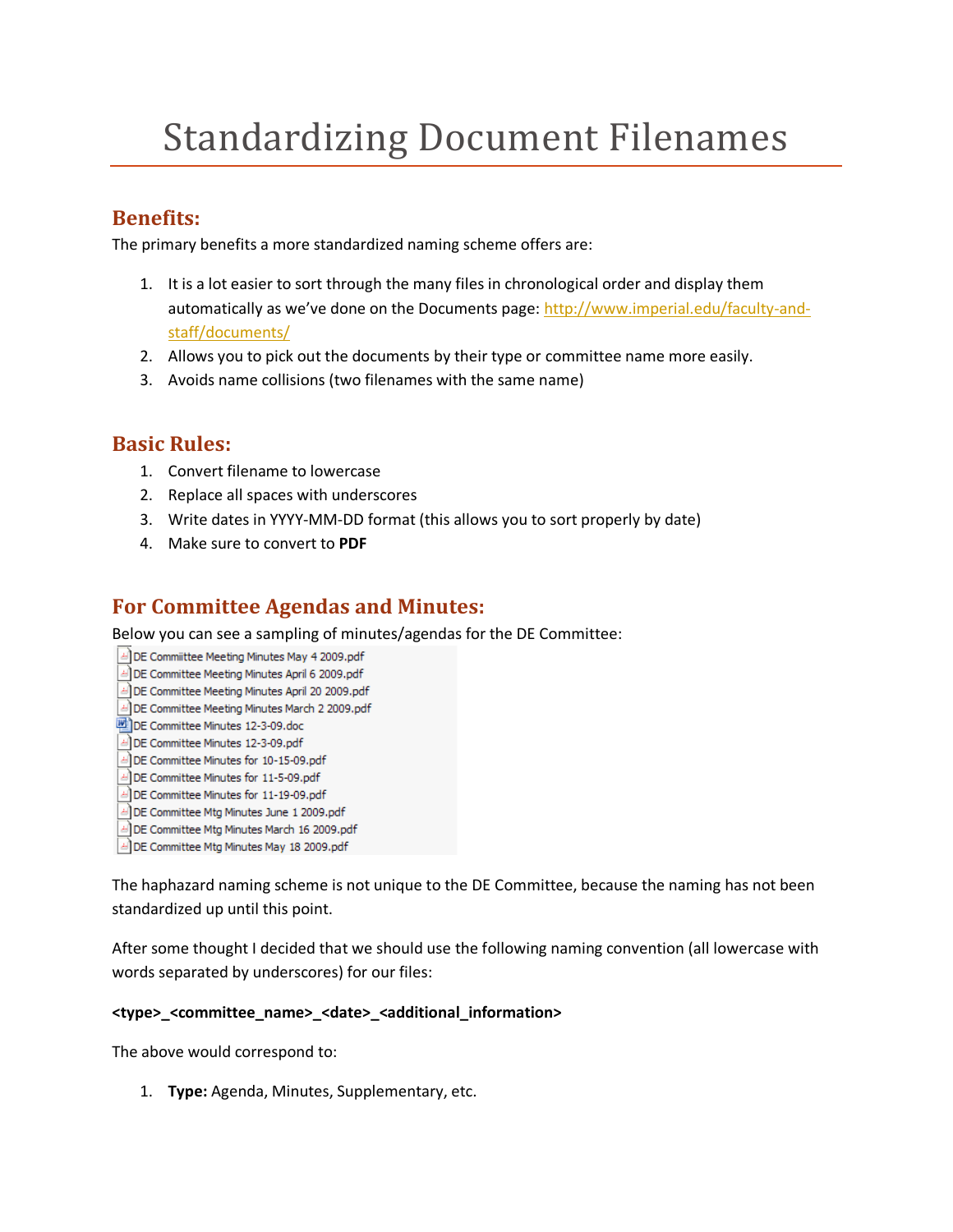- 2. **Committee Name:** Distance Education, Matriculation, Equivalency, Basic Skills, etc.
- 3. **Date:** YYYY-MM-DD format (e.g. 2009-01-31)
- 4. **Additional Information:** Bundle, Packet, Attachment, etc.

So if I were to convert the first file shown above to the new naming format it would look like:

#### **minutes\_distance\_education\_2009-05-04.pdf**

## **Examples of Committee Filenames already in use:**

### **Example Agenda Titles:**

- agenda academic senate 2010-03-03 bundle.pdf
- agenda\_basic\_skills\_2009-03-04.pdf
- agenda\_board\_of\_trustees\_2005-05-17.pdf
- agenda board of trustees 2006-03-11 board retreat.pdf
- agenda\_board\_of\_trustees\_2006-11-08\_special\_meeting.pdf
- agenda board of trustees 2008-12-17 exhibit a sexual harrasment policy.pdf
- agenda\_college\_council\_2006-09-11.pdf
- agenda\_college\_council\_2007-09-24\_packet.pdf
- agenda college council 2010-02-08 attachment 1 email on shared governance.pdf
- agenda\_competitive\_athletics\_2009-08-21.pdf
- agenda\_curriculum\_2008-10-16.pdf
- agenda\_customer\_service\_2008-11-03.pdf
- agenda\_distance\_education\_2010-02-04.pdf
- agenda environmental health and safety 2008-08-14.pdf
- agenda facilities & environmental improvements 2010-03-15.pdf
- agenda learning support services 2009-05-20.pdf
- agenda\_marketing\_2009-11-11.pdf
- agenda\_matriculation\_2008-12-04.pdf
- agenda\_redistricting\_committee\_2011-08-30.pdf
- agenda redistricting committee 2011-08-30\_california\_voting\_rights\_act\_presentation\_by\_gcr.pdf
- agenda\_student\_affairs\_2008-11-03.pdf
- agenda\_student\_learning\_outcomes\_2008-07-22.pdf
- agenda\_technology\_planning\_2008-10-02.pdf

## **Example Minutes Titles:**

- minutes\_academic\_senate\_2004-09-01.pdf
- minutes academic senate 2011-02-16 adopted 2011-03-02.pdf
- minutes basic skills 2009-04-07.pdf
- minutes board of trustees 2000-02-09.pdf